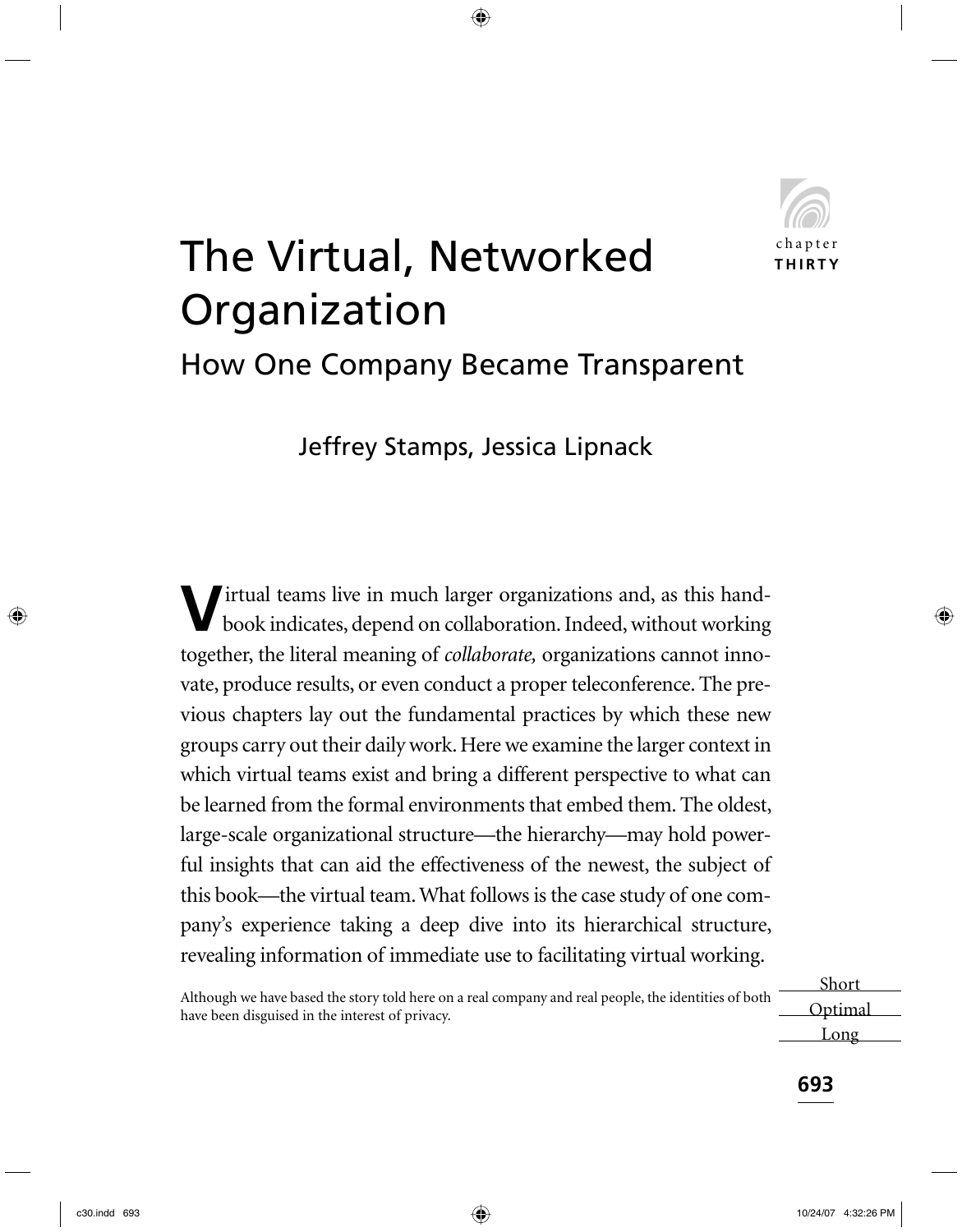## **THE BIRTH OF THE ORGANIZATION**

Mike Riverton had a problem: as the first chief executive of Eleum, a large unit of a major global energy player, he was asked to bring together a new organization. The new regional enterprise would comprise the merger of eight country-based companies owned by one of the oldest, biggest, and most successful global businesses. Once operational, the new organization would generate a significant portion of its parent company 's multibillion - dollar income.

 $\bigoplus$ 

It would have been easier for Mike to build an organization that was a legal entity. Instead of incorporating a new company with officers, charters, and other paraphernalia associated with corporate endeavors, Mike's charge was to form a virtual organization. Each country - based company would continue to fulfill local country legal requirements; the debits and credits of business would continue to be carried out as if nothing had changed; people would go on receiving their paychecks from the company located in the country where they went to work.

What would change would be the way people carried out their work. Instead of eight human resource departments, there would be one; instead of eight finance departments, one; instead of eight production departments, the heart of the energy business, there would be one. It sounds like the old central model, which people complained about for decades and ultimately led to decentralization of functions. But Eleum would not be the same as the organizations of old. The functions and the organization's project teams would not colocate. Mike's direct reports, for example, would be in three countries stretching across Europe. And it was the same way down the line. Bosses were no longer sitting down the hall from employees, who were no longer eating in the same cafeterias as their colleagues.

Nevertheless, the new enterprise's design on paper looked a lot like any other traditional organization chart (what Europeans call an organigram) with Mike at the top, a senior team of direct reports, and so on down the line. The neatly stacked boxes and vertical lines of authority, however, scarcely reflected the complexity of operating in this new structure.

Eleum is not alone. Many organizations have charts that poorly depict how work is done. And this problem is getting worse as organizations suddenly disperse operations. Many experiments are underway to address the complexity of organizations like Mike's. One popular method is to map people's personal connections, their networks. An organization design approach wildly popular on the Web (think of the FaceBooks and MySpaces), social network analysis is finally

**694** The Handbook of High-Performance Virtual Teams

Short Optimal Long

↔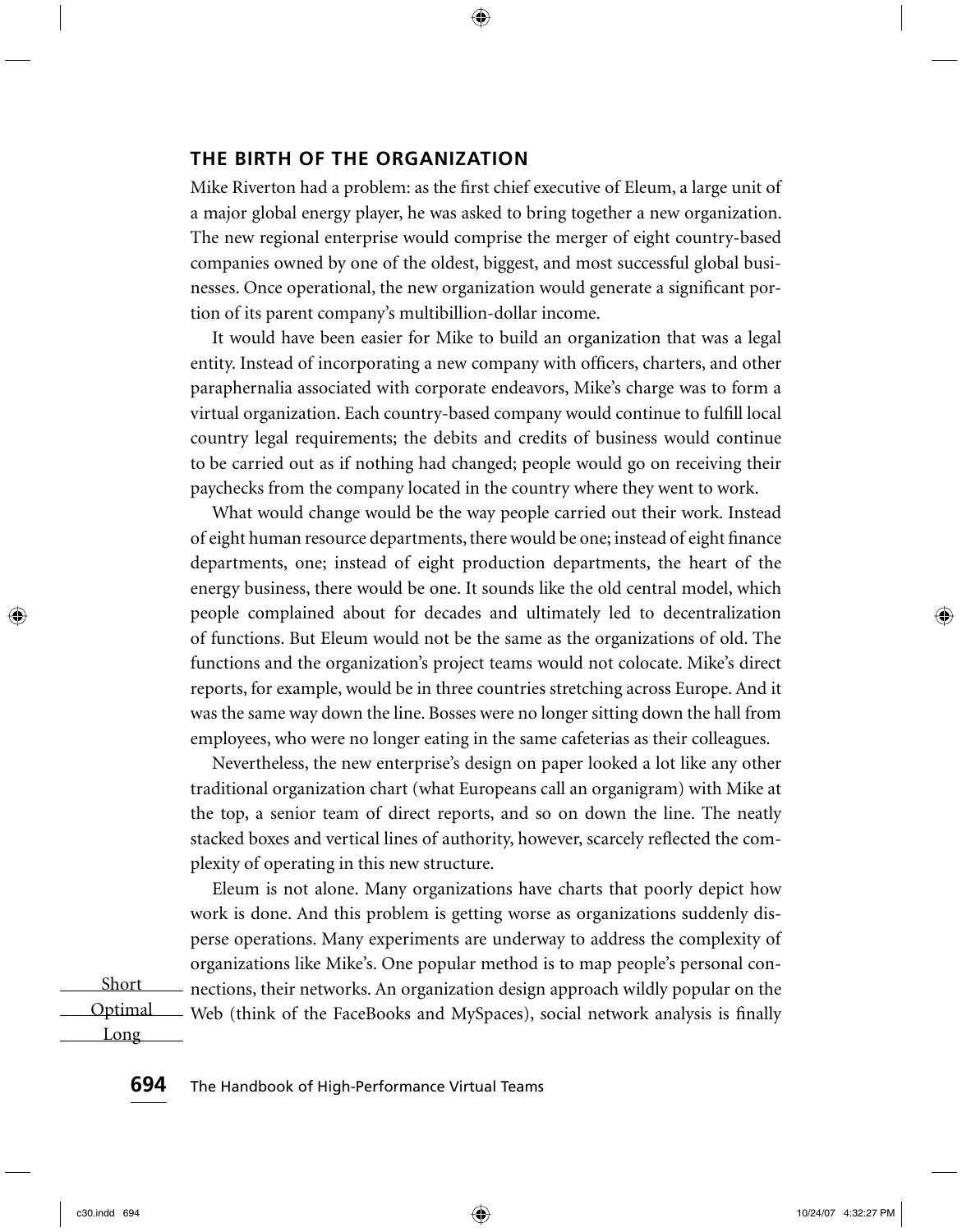⊕

getting the attention it deserves. With roots that go back decades, this view of organizations draws the lines of personal relationships: familiarity, influence, charisma. People's inner lives — their interests, passions, desires, and visions — are what make us come to work and what make us want to know one another as human beings. However, the personal connections among people, profound as they are, usually are not the starting points for designing new organizations or reorganizing old ones.An organization comes together to do something.Its structure is typically designed around its purpose and not, for the most part, on the basis of who knows whom.

Mike's challenge is a harbinger of the world to come for organizations regardless of size.Whether a global giant with an instantly recognizable logo like Eleum's or a small one working for a cure for cystic fibrosis, organizations need new maps for the new virtual world and many ways to look at themselves. Eleum's story is about those new maps.

#### **LET'S HEAR IT FOR THE HIERARCHY**

In the past few years, the fascination with networks has spread from domain to domain. The word *network* was originally a descriptor just for concrete things like airline routes, road systems, and telecommunication webs. For some time now, it has been used more broadly to describe groups of people with connections that cross boundaries.

In 2002, an unusually provocative book, *Linked: The New Science of Networks* brought new thinking about organizations as networks. A quantum physicist, Albert- Laszlo Barabasi, and his scientist colleagues in many fields had been studying the similar properties of diverse networks. Until the past few years, the now-classical scientific view was that the nodes—the key connecting points in networks — distribute randomly according to the familiar bell curve. This implies that most nodes have more or less the same number of links.

Starting with a study of the Web, the physicists found something very different: a remarkably consistent, nonrandom structure in networks across multiple domains — from the parlor game, Six Degrees of Kevin Bacon, to how HIV/AIDS spreads to bacteria in a Petri dish, to the distribution of routers (as well as pages) on the Web itself. What they confirmed is that most nodes in a network have very few links, but the hubs, which are about 20 percent, have very many links.

↔

The Virtual, Networked Organization **695**

↔

c30.indd 695 30.indd 10/24/07 4:32:27 PM 0/24/07

Short Optimal Long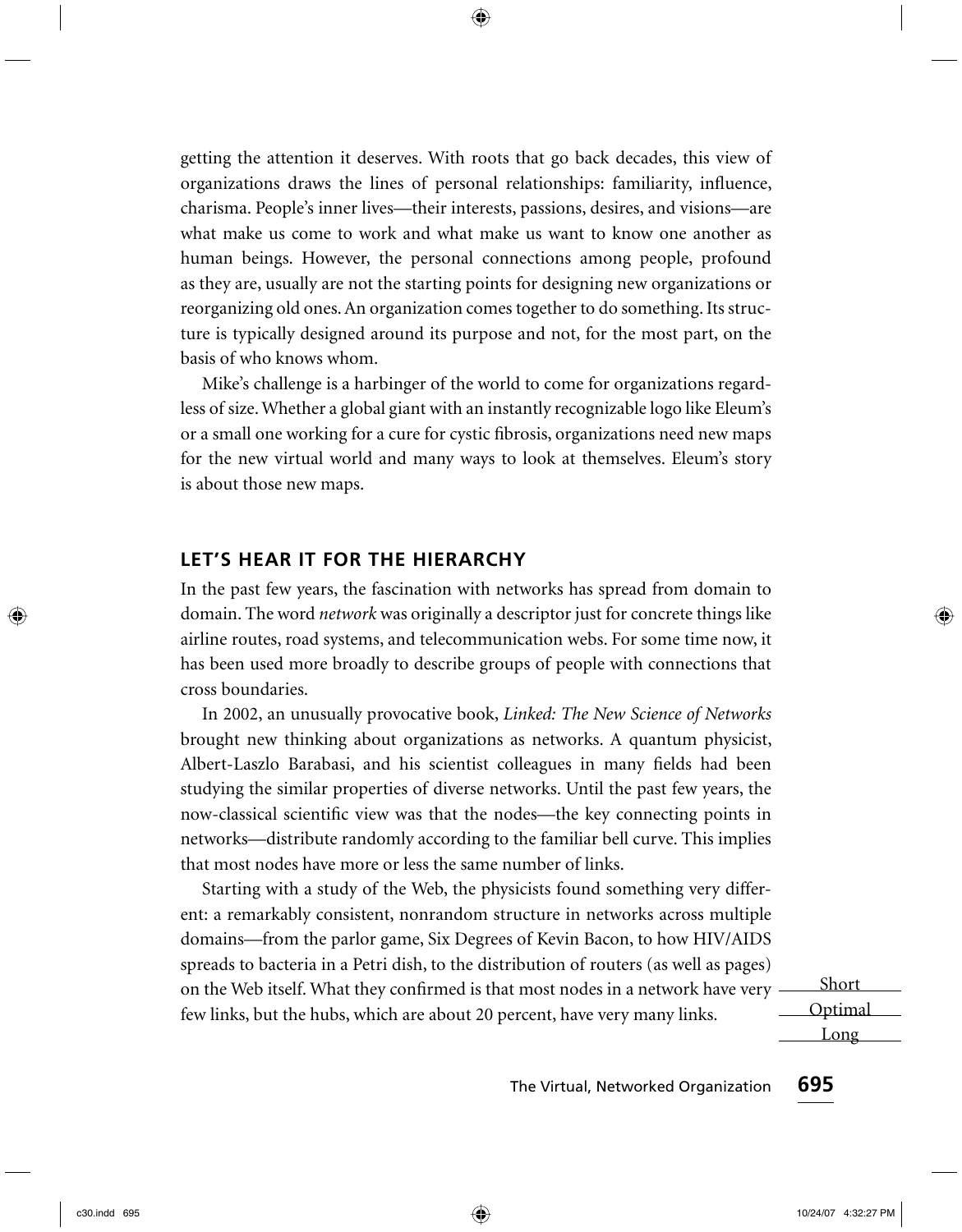$\bigoplus$ 

The discovery that real networks have hubs—highly connected nodes—brings both good news and bad. On the upside, such a network is much more robust against accidents than one whose nodes are randomly connected and normally distributed, because there are only a few hubs. The negative side is that a network with hubs is more vulnerable to direct attack on these key points since only a few nodes need to be taken out to collapse the whole network. This explains the great interest in such ideas in a post-9/11 world, where the word *network* variously describes terrorists, energy grids, and the spread of viruses.

Provoked further by a May 2003, *Scientific American* article by Barabasi and Eric Bonabeau, we started to wonder whether something else was going on. When people unconsciously use the word *network* to describe their organizations, including those embedded in hierarchies like Mike Riverton's, might they literally be talking about the new organizational structure? Might hierarchies themselves be networks? And if they are, can we make them better and more fit for virtual working? Would organizations reflect the characteristics of scale-free networks?

We had to find out. If we could "see" the networks within the hierarchy, then we would be able to model them. We could apply the tools of the field that has spawned the Barabasis and Bonabeaus of the world the new science of networkswhich, as a science, has algorithms, produces findings, and makes it possible to simulate and to optimize. We might be able to design better networks, more suitable organizations that make it easier for people to work across all kinds of virtual boundaries — whether language, time zone, discipline, or corporate border.

#### **MEANWHILE, BACK AT ELEUM . . .**

Mike named a program office that engaged hundreds of people in the organization's design. Over nine months, the design team, comprising the best and the brightest, meticulously detailed the requirements of each position, resulting in job descriptions for thousands of slots. Each job was spelled out in detail, even to where the person who occupied it would be situated. Mike also chartered a valuedefinition exercise to establish the core tenets of the new organization, involving most of those who would work there.

Short Optimal Long The new organization rolled out in stages, beginning with Mike's filling the first job, CEO, in December 2002. Then Mike and his colleagues defined the next level: approving job descriptions and selecting people to fill those positions. They

**696** The Handbook of High-Performance Virtual Teams

↔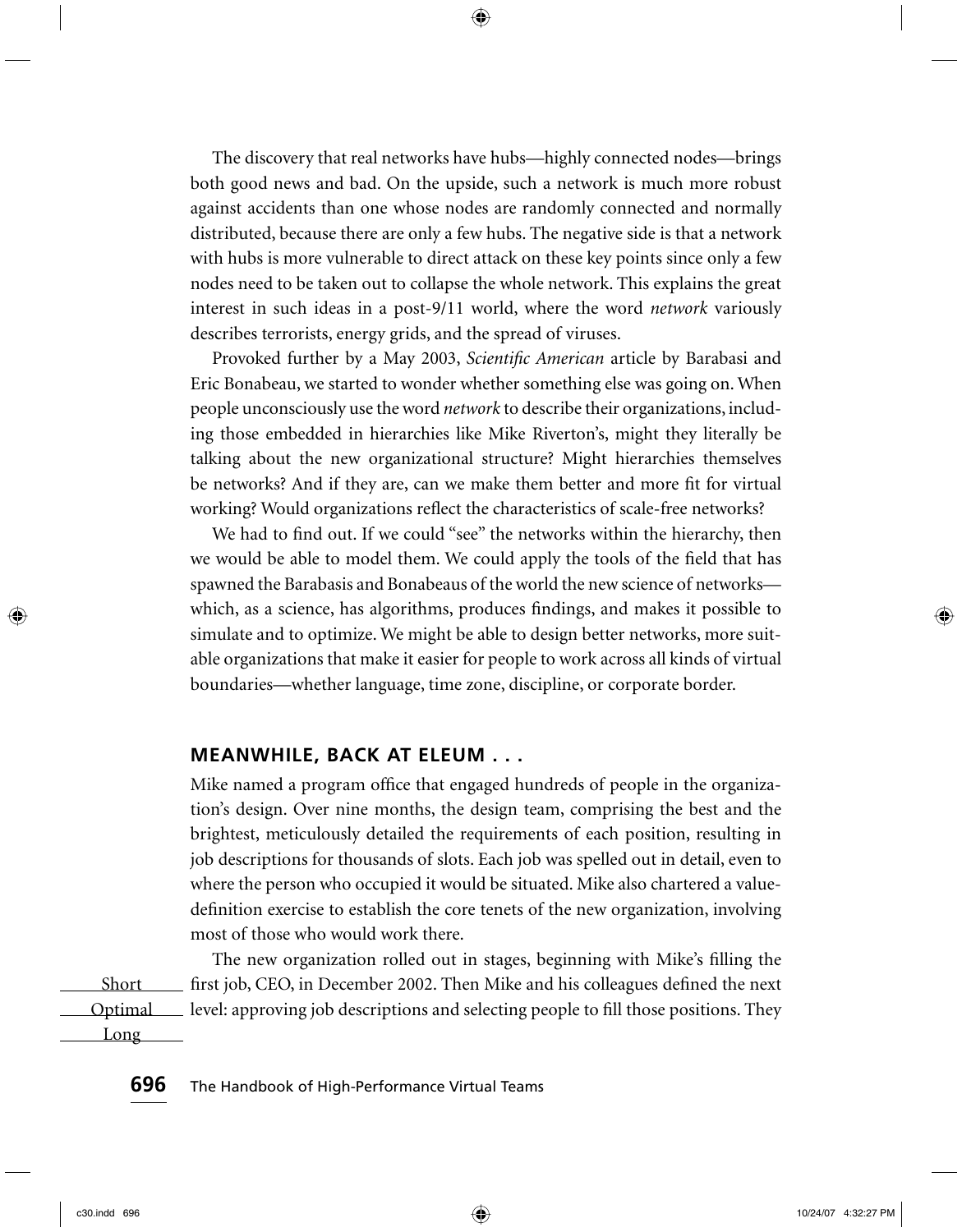designed and staffed the following level, and so on. When Eleum officially went live in fall 2003, all but a few of five thousand positions in nine functions were staffed. That was when we went back to Mike with our hypothesis.

⊕

The premiere strategic consulting company in the world had recommended the new organizational structure that Mike had just launched. Except for the leadership groups that Mike himself intended to pull together (variations on crossorganizational structures he had been trying out for years in prior postings), his new, distributed, border-crossing, truly virtual organization looked remarkably like every other organization chart he had ever seen. When we pointed him to the *Scientific American* article and suggested that the application of network science might produce some insights, the chief executive gave a green light to explore what this might mean.

#### **Strategy as a Network**

Rendering an organization as a network requires two things: data and a network mapping tool. First, we tackled how to define the data. Since a network comprises nodes and links, we had to identify their correlates in the organization. Thus, we shifted our focus from the network of people who staff the organization to the network of positions that comprise the organization's structure. In technical terms, positions are interconnected niches in the organizational landscape, jobs that are either occupied or vacant. Every organizational hierarchy is made up of positions connected through lines of authority to every other position. In network science terms, a position is a node, and the reporting relationship is a link.

Second, we had to find, or make, a tool. This proved a bit more complicated and required some development. Simply speaking, we took a hyperbolic viewer a network modeling tool invented at the fabled Xerox PARC and commercialized by Inxight — and modified it to visualize the organization chart and generate metrics about it.

With the data defined and a tool for testing it in hand, we were ready to model the hierarchy as a network. We figured we could add less accessible maps of relationships later — leadership groups, locations, nationalities, projects, and even service organizations that cross organizational boundaries—and layer them on top of the base hierarchy map.

Short Optimal Long To gather our sample data, we worked with Patrick Robertson, Eleum's chief of strategy, who was especially interested because of his responsibility for industrial

The Virtual, Networked Organization **697**

↔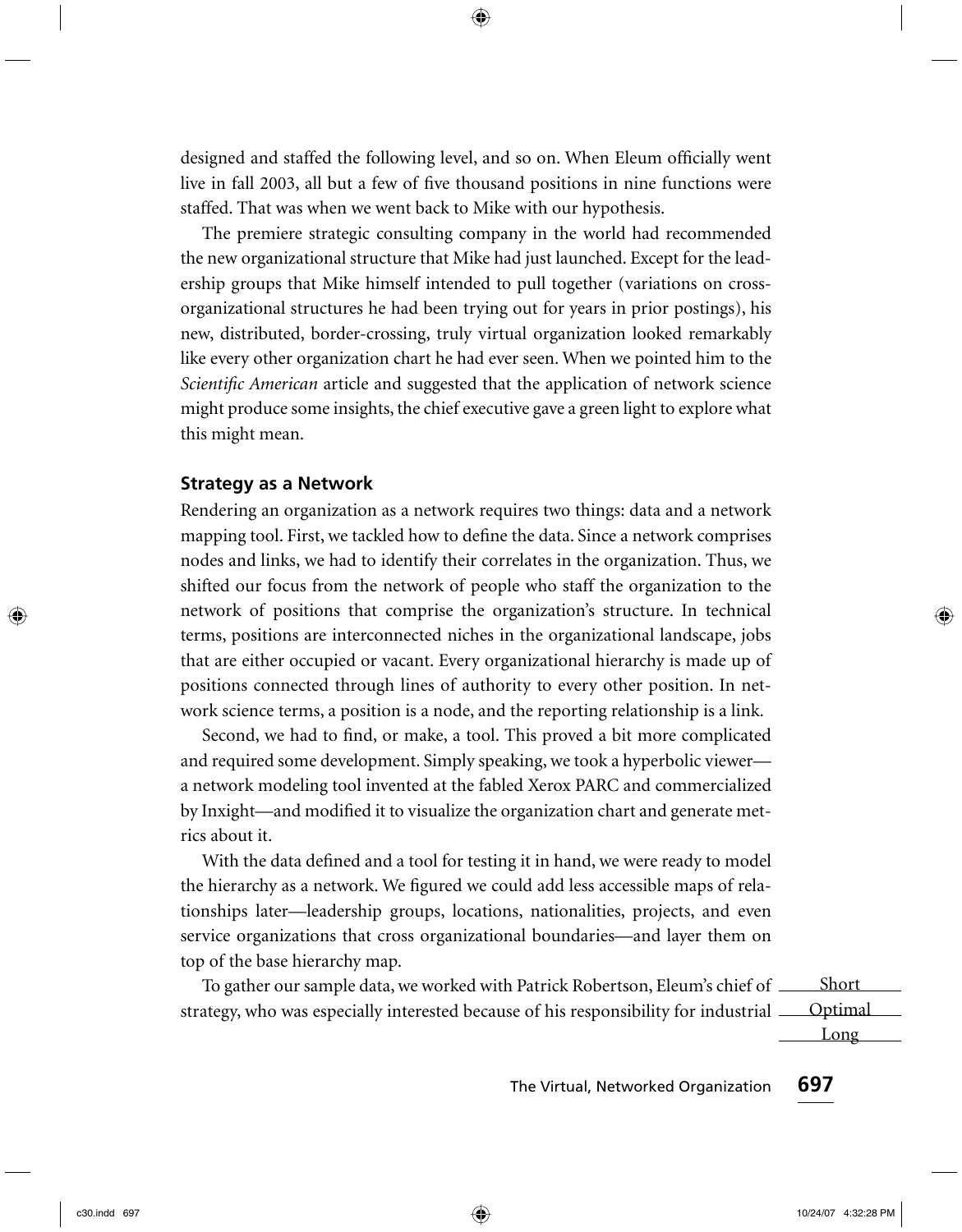safety. Although his own organization had barely 250 people, Patrick needed thirty separate organization charts to fully represent it. By entering his data into the network mapping tool, we could click and zoom through his whole organization, interconnected and at once.

 $\bigoplus$ 

The results of the strategy department's mapping exercise circulated quickly among Mike's leadership team. The map itself was illuminating, as it quickly became clear that certain positions were more linked than others. At this point, Robin Christopher, the head of organization development, came forward. He suggested that we take data directly from the company 's human resource system, housed in SAP. The enterprise-wide database contained exactly the information we needed about positions to allow us to construct a complete map of Eleum. Each position's record included its title, the name of the organizational unit that it belonged to, the name of the person who occupied it, where it was located, and, most critical for our purposes, the position it reported to— a direct link to another position in the data set. From that simple pair- wise relationship, we could construct Eleum's 5000 - position organization chart. What would it look like as a network?

It took us a week to process the data and prepare for display. When we finally ran the model, we saw something we had never seen in our quarter- century of work with networks. Crude as it was, the picture that emerged whole out of the myriad data points seemed to be a glimpse of the true face of an organization. The logic of the hierarchy morphed into spidery strands of nodes and links, tracing now - visible patterns of a giant network that could be viewed from afar yet examined in intimate detail. We dubbed our new network mapper "OrgScope" for its ability to render the obscure visible. (See Figure 30.1 for an example data set similar to Eleum's.) In this example, the nodes represent the positions linked by their direct reporting relationships. Simply stated, this is the organization chart shown in an unusual radial orientation rather than the more conventional topdown view, the same logical hierarchy that makes more efficient use of limited display space, whether on paper or a computer screen.

Once we placed every position in the organization in relationship to all the rest on the map,we could test our hypothesis.Did some of the nodes (that is,positions) have more links than the rest? Or did all the positions have approximately the same number of links (that is, reporting relationships)? In other words, did most people manage about the same number of people? Did most of the managers have an average span of control? We were trying to find out whether there were hubs in the hierarchy, just like Barabasi discovered.

**698** The Handbook of High-Performance Virtual Teams

Short Optimal Long

↔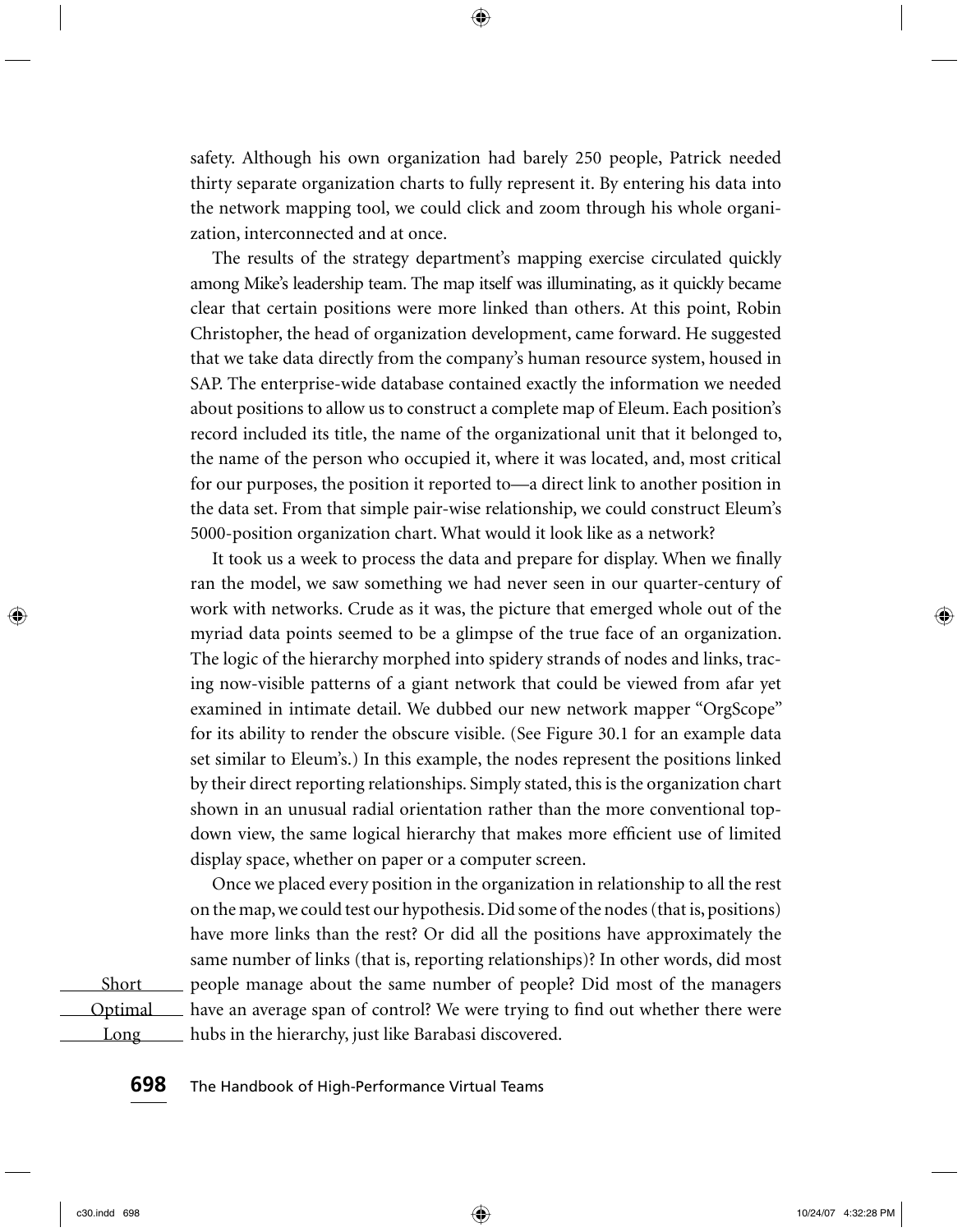

 $\bigoplus$ 

 $\bigoplus$ 

 $\bigoplus$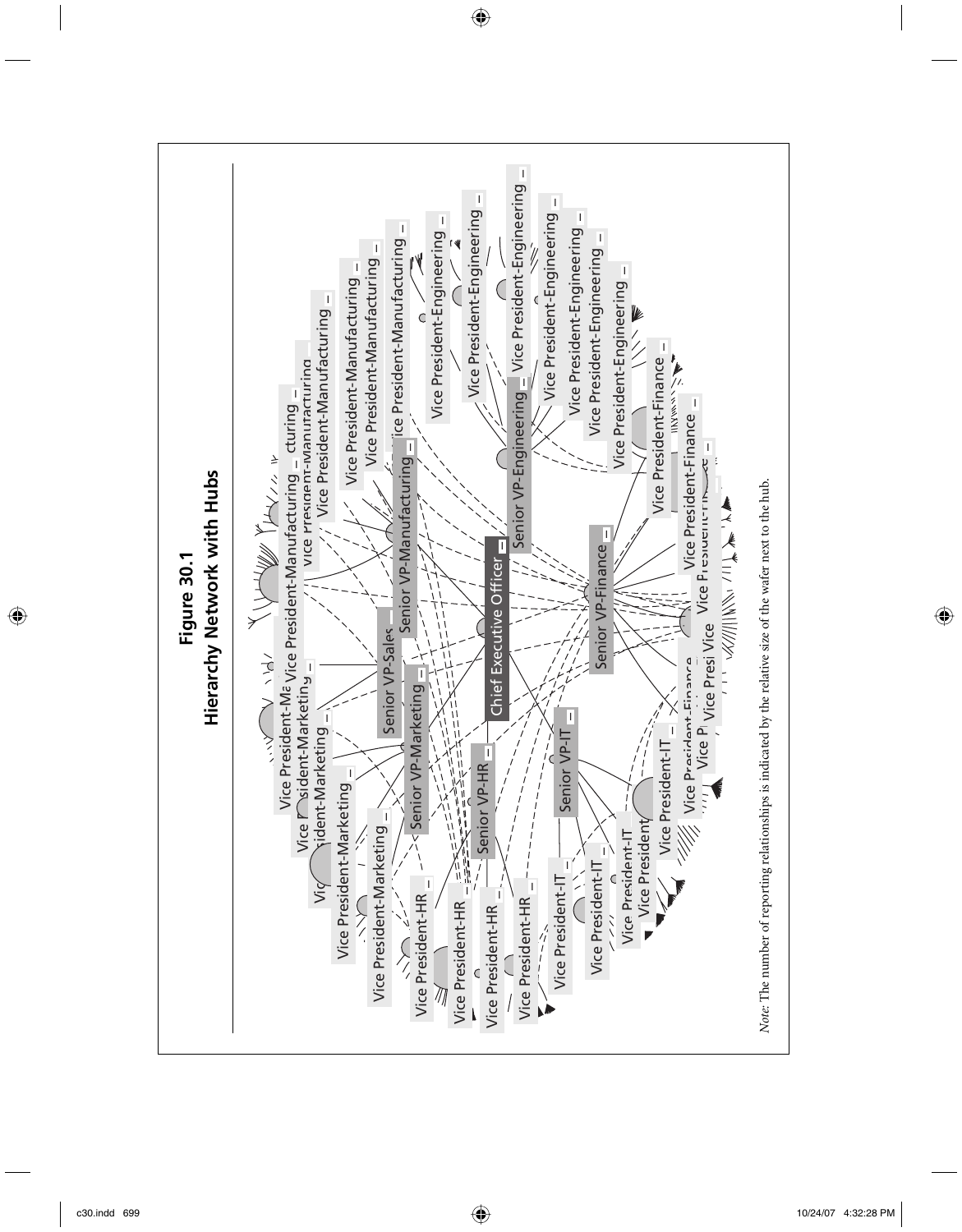$\bigoplus$ 

It turned out that in Mike Riverton's organization, roughly 20 percent of the managers had 80 percent of the people reporting to them, and 80 percent of managers had 20 percent of the people reporting to them (see Figure 30.2 ). In other words, Mike's formal hierarchy had the characteristics of a scale - free network. Certain positions—just by the design of the formal hierarchy—were clearly hubs. Although there is a practical limit to how many people could report to one manager, that number in Mike's organization varied widely, from one to nearly forty. Our guess is, based on our experience at Eleum, that there are seemingly scale-free spans resident in the management of nearly every large organization.

After finding hubs, we took a look at where managers and employees were situated in the organization, that is, how many reporting links away from Mike they were. We thought we would find the classic pyramid, with increasingly more people at each level down the line. Notably,when we asked Patrick how many levels were in the new organization, he said five, by design. According to the numbers? Eight.

Then the next surprise: the organization's shape, according to the number of positions at each reporting level, was a diamond, not a pyramid. We could see the diamond shape by turning the diagram that distributed the positions by level on





↔

⊕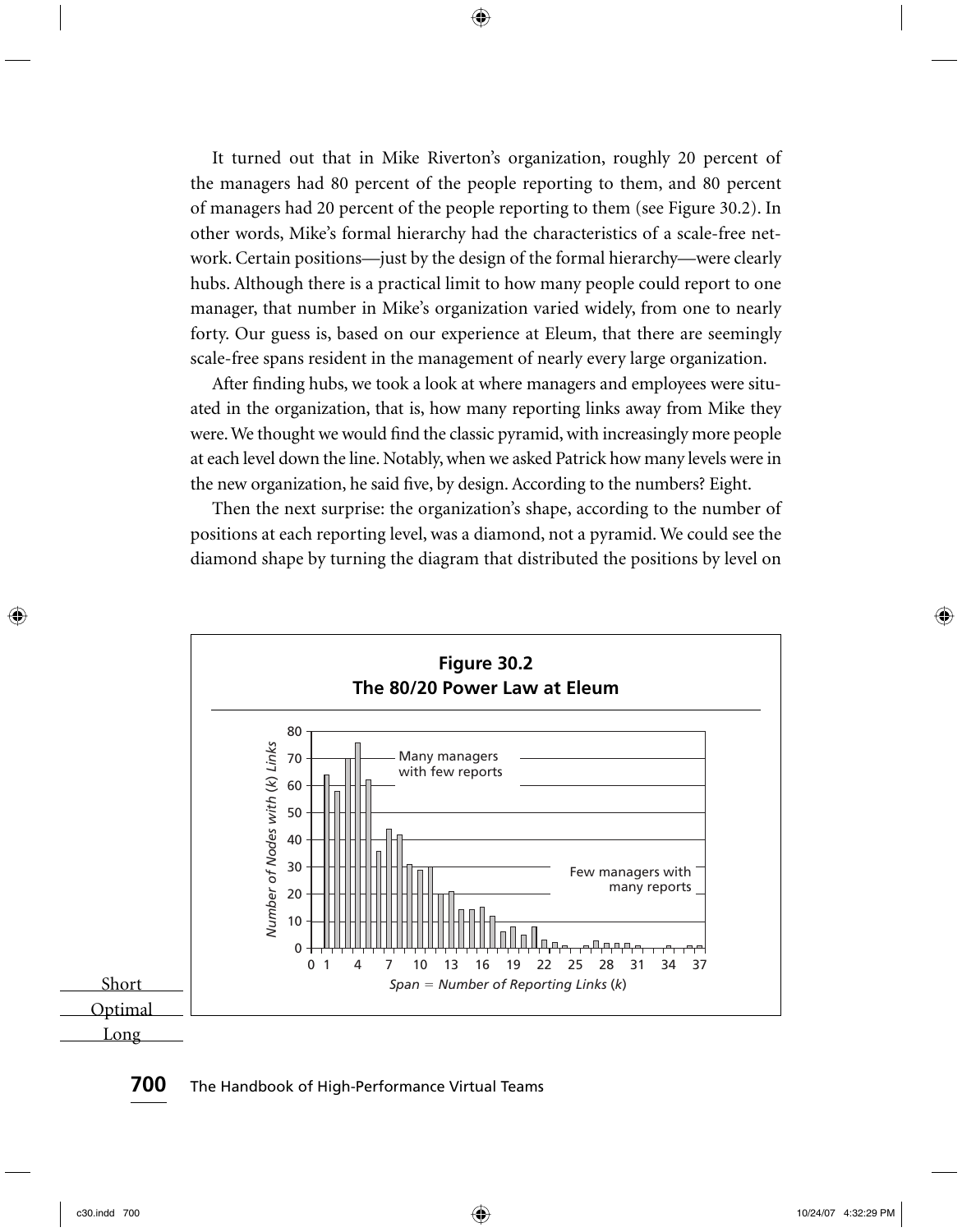its side. What looks suspiciously like a normal distribution across levels suggests this different shape may be a common one for large organizations. In Figure 30.3 , the organization is arrayed by level from top to bottom, with the CEO at level 1 and the lowest-ranking employee at level 8. The width of each bar indicates the total number of employees, the sum of nonmanagement staff (the light bars) and managers (the dark bars).

 $\bigoplus$ 

At Eleum, the management structure was centered at the fifth level, meaning that level 5 has the largest number of managers, while the largest number of employees was situated at level 6. In fact, there were managers at the fifth level with organizations larger than those of some people reporting directly to Mike. Down deep in the organization, below the waterline of what the people at the top



The Virtual, Networked Organization **701**

⊕

⊕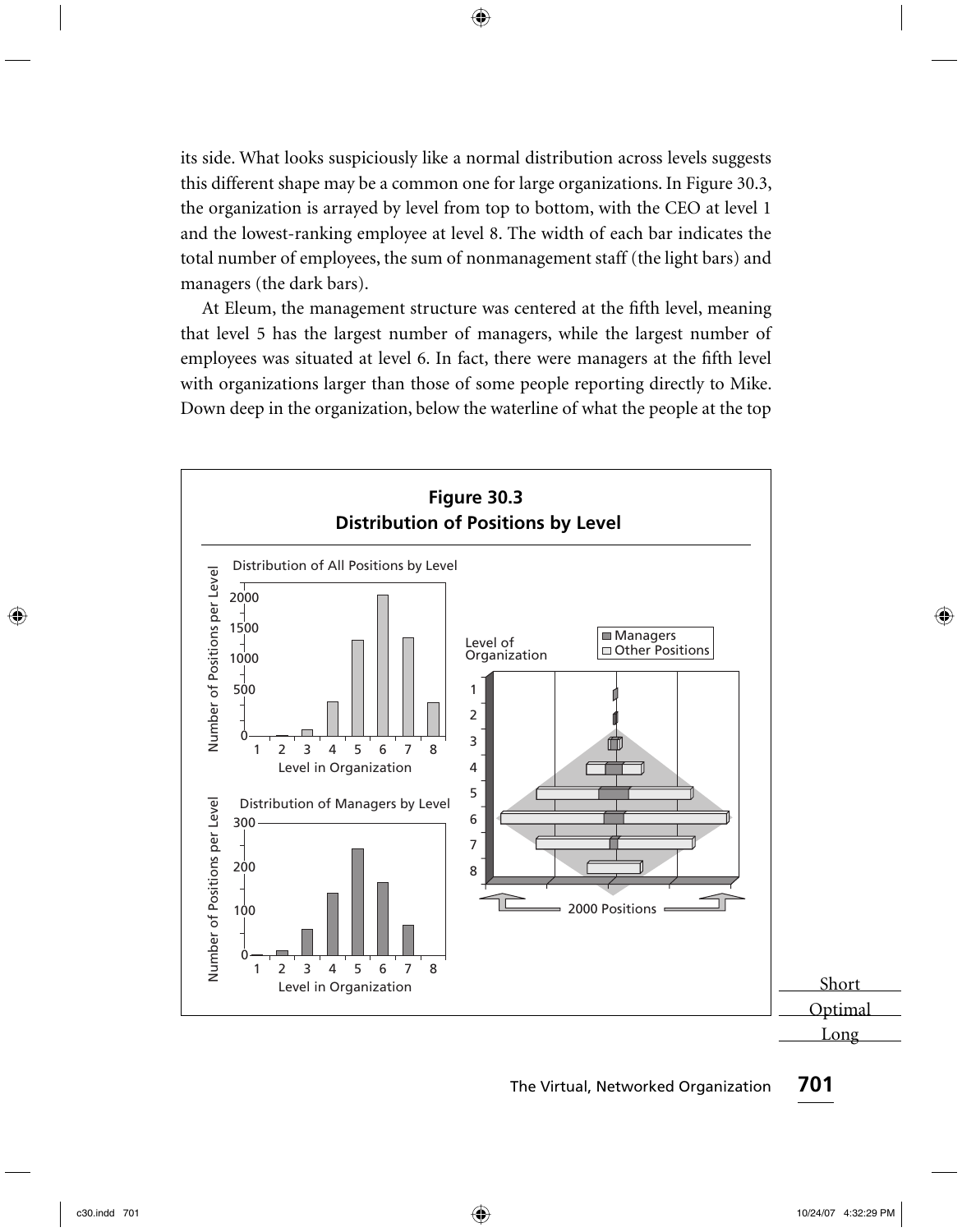could see, a number of people ran very large organizations but were not included in leadership groups.

 $\bigoplus$ 

We presented the first maps at a face-to-face meeting of Mike's entire senior team (with one person calling in by videoconference from northern England). They said they found the pictures both very familiar, like any other organization chart they had seen, and utterly novel. They noticed that some positions had many lines coming into them and others just a few, and the people at the top of the organization (themselves) were not necessarily the ones with the most lines.

At that first meeting, Mike and his leadership team put together a list of questions provoked by the maps:

- What is the distribution of people on the line? •
- Where are the hubs? How are they distributed by level?
- What is the impact when matrix reports are added? •
- Do we have the right people in the leadership groups? •
- Based on results, do we need to change our engagement model?
- How complete is the picture? Do we need to include contractors?
- What is the compelling story about reporting relationships that this has enabled?
- What is the leadership profile at each level? •
- What is the shape of our hierarchy? Where is the organizational center of gravity?
- What importance do levels have as an organizing principle? •

We continued to explore with them what the maps were telling us. When we looked several levels down, we found additional surprises: the organizational topology was immensely varied, not at all the regular tree structure we typically associate with hierarchies. While some Eleum organizations were relatively flat, others were quite steep. Some were relatively flat for the top few levels and then dropped off into deep crevices at lower depths. Some organizations at the same level were shallow and small, with others relatively large and deeply trenched.

And to our collective great surprise, hubs showed up throughout the organization at least according to the data from the SAP system. Eleum's executives wondered whether the data were correct. Maybe, they speculated, the maps were generated by faulty data. But as it turned out, the data, even those used in our first trials, were

Short Optimal Long

↔

### **702** The Handbook of High-Performance Virtual Teams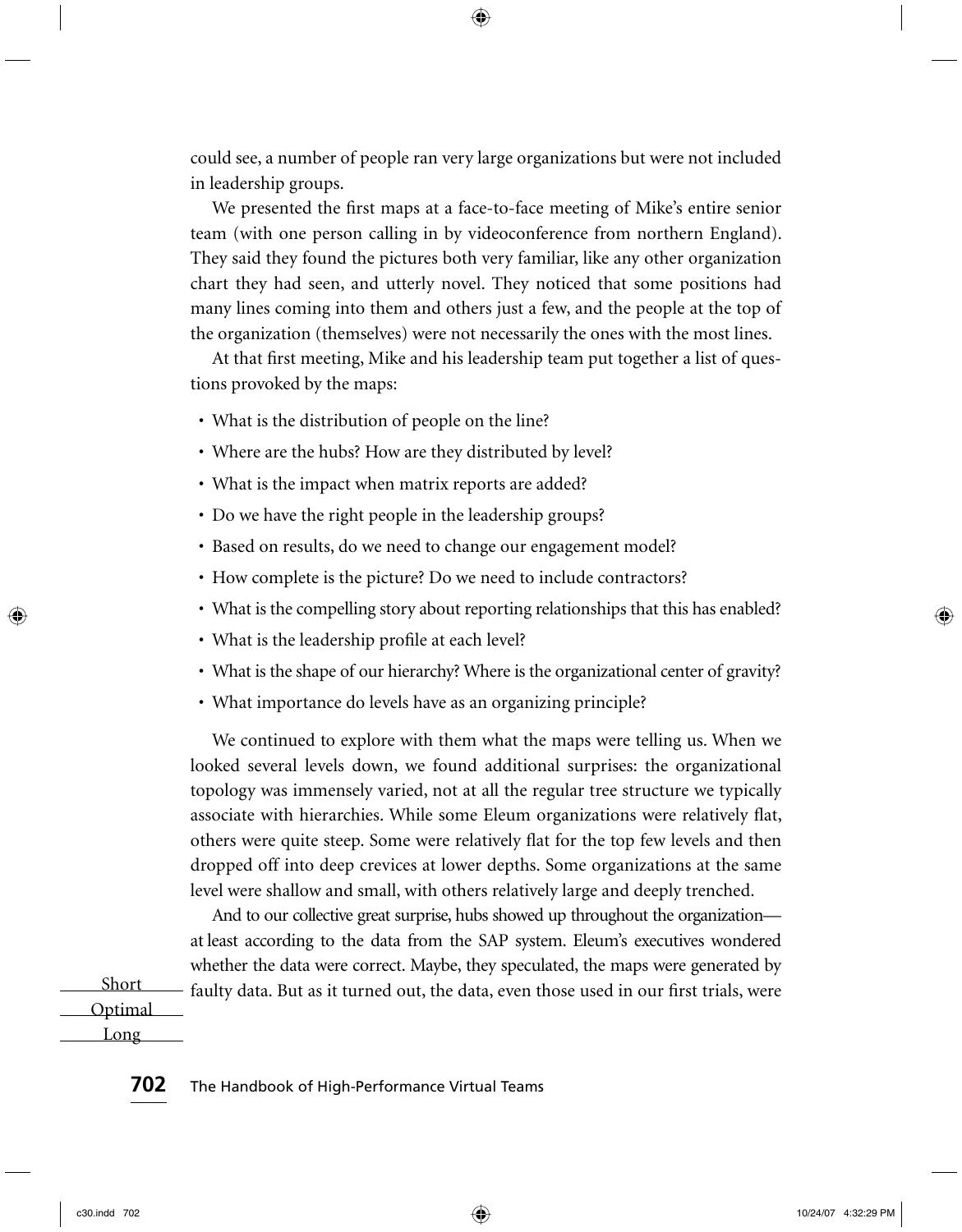⊕

highly accurate: they came from the database used by the human resource that fed the payroll, which required accuracy. Even so, Eleum's commitment to making certain that the information we were using was accurate was so strong that during our data collection period, they carried out two more company-wide efforts to improve it. They also put time into two rounds of identifying the key matrix (dotted-line) relationships. By the time this data washing was complete, we had in hand a benchmark data set to analyze, which would enable us to name and order Eleum's hubs in a context transparent to all.

#### **How Virtual Is Virtual?**

Like other organizations working in multiple locations, Mike and his leadership team were considering providing virtual team training across the board. For any company, this is a big undertaking, so we ran the numbers.

Because the location of each position is part of its human resource record, we could tell which managers ran virtual teams. The data revealed that approximately one - third of the formal management teams were in more than one location. This allowed Eleum to target scarce virtual team training at the teams most in need. Even with the bold new cross-border design, people tended to have managers who sat nearby and might be annoyed by a broad-brush campaign that they did not really need.

Our focus on the properties of the management groups led us to the next consideration: the real-world working groups, the true virtual teams that carried out the company's business. Mapping and analyzing all the working groups in the company would have required considerable effort. We started by analyzing one key function that reached across many others: the safety function, Patrick Robertson's original concern. It turned out that this group was very virtual and much larger than the formal organization chart indicated. The safety function, according to the number of employees assigned to that unit, totaled approximately one hundred. When we added in all the nodes in the safety network—including contractors, matrix reporting relationships, and clients—the organization was four times as large. And it was extremely virtual, physically located in "virtually" every Eleum location—dozens in all. Likewise, the matrix reporting relationships were unevenly distributed. Most of the employees—80 percent—had at least two bosses, and 10 percent of those had three or more bosses.

| Short   |  |
|---------|--|
| Optimal |  |
| Long    |  |
|         |  |

↔

The Virtual, Networked Organization **703**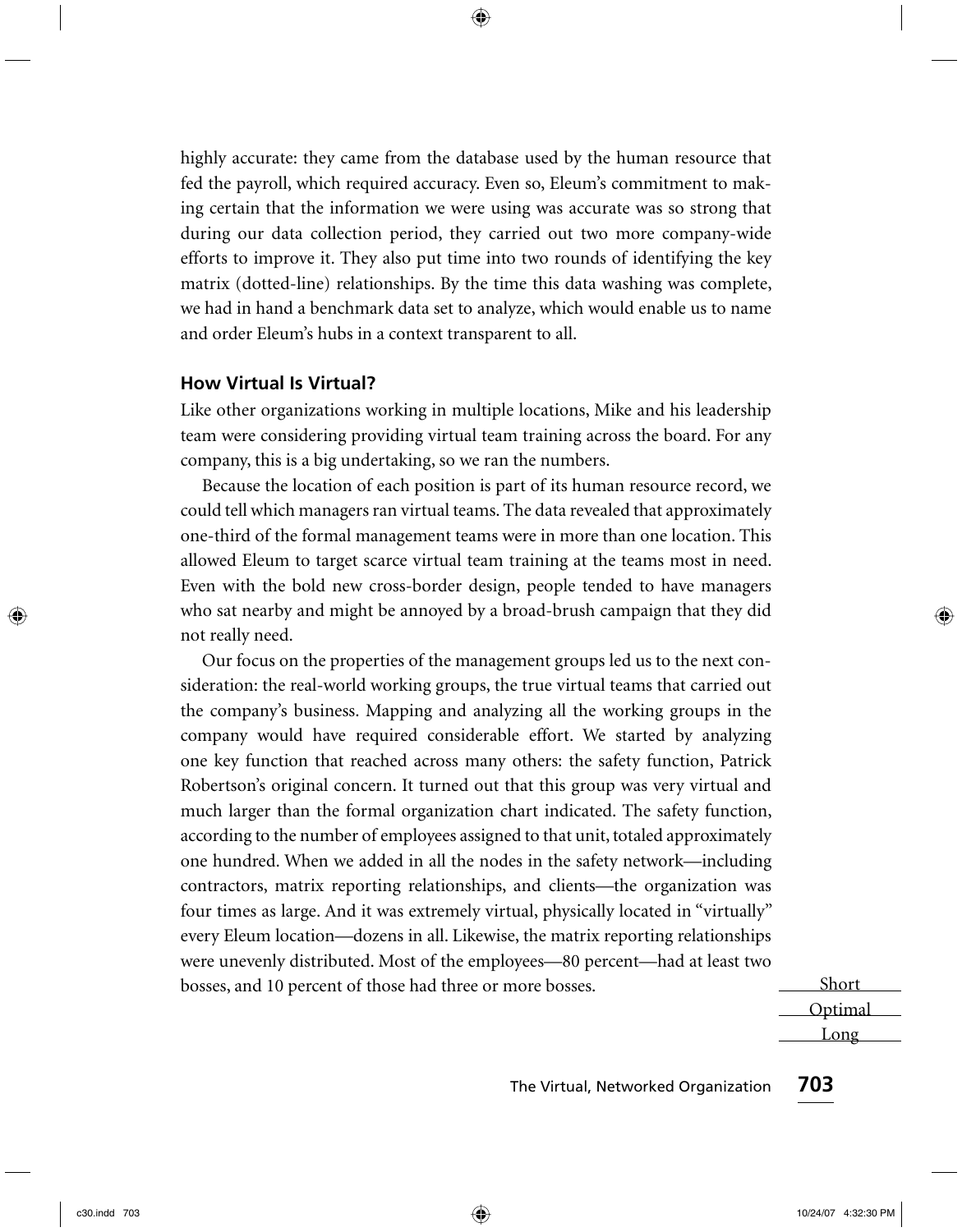# **So What?**

What did all this mean to Mike? A lot. Mike's company had facts about its organizational design that it could work with, real data to inform their decisions about creating the most effective structure in virtual times.While metrics provided objective information for diagnosing potential trouble spots and for focusing scarce resources, they also could have an impact on corporate communications.

⊕

The new analysis explained why Mike's (and everyone else's) cascade theory of communication was not working. When he wanted to send a message down the line, perhaps about new safety precautions or about business performance, Mike brought together the people at the top, either electronically or face-to-face, and passed along the message, which these people were to pass along to their people. By the time the message got to the part of the organization where most of the managers were— and where most of the people were— valuable time would have passed, with the message being degraded with each transmission, time that in the fast pace of their industry could never be recovered.

So they made changes. They revised their approach so that it was no longer "whisper down the line." They turned their communication strategy sideways; Mike started to communicate horizontally to the managers — about 20 percent of the organization. In one click, Mike could reach the entire organization. "That worked," he said. "We were able to get very quick response when we needed it."

They added people who managed the largest organizations, regardless of their level, to their leadership groups. They added other layers of nodes and links to their hierarchy map, like the safety network, which made it easier for organizations considering redesign to see their true job - to- job working relationships.And by recognizing the actual distributed nature of the organization according to the data — not just people's impressions — they were able to decide objectively where to provide precious resources for virtual team training. Mike made his organization chart transparent and thus much more useful to the people in it.

#### **THE AGE OF THE NETWORK**

Organizations like Mike's, ones that are virtual and networked, are coming of age, visible in corporate blueprints that link geographies within and between regions while respecting cultural, economic, and legal realities. People thread through the system at all levels in these new organizations, and teams, often global, usually virtual, are everywhere— from senior executives to frontline employees.

**704** The Handbook of High-Performance Virtual Teams

Short Optimal Long

↔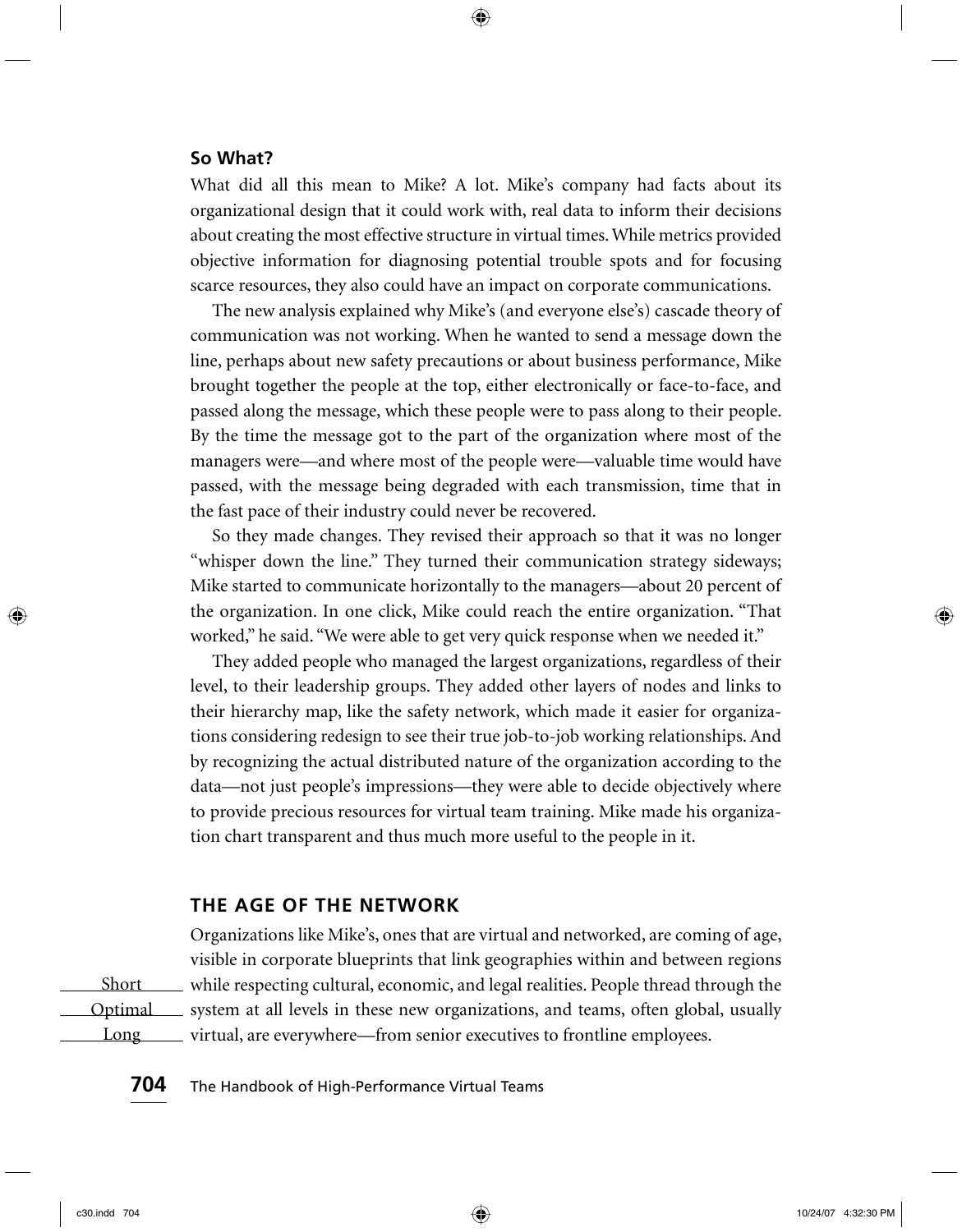To support the many conversations going on across and within levels of organizations and across organizations, we advocate networked hierarchies, drawing new maps that allow people to see where they are and to whom they are connected. These new images are the orienteers needed to make work and home life simpler, not more difficult, no matter where people are located.

 $\bigoplus$ 

As companies cope with increased complexity, with people situated in more locations—bosses here, employees there, and teams in time zones that are so varied that even a teleconference is impossible unless someone gets up in the middle of the night — the structure of the organization becomes more important than ever before. The new science of networks, until now applied only to the scientific domain or to the social one, reveals important data about how to manage-and thrive — in the twenty- first century.

#### **References**

Barabasi, A. L. (2002). *Linked: The new science of metworks.* Cambridge, MA: Perseus Books.

Barabasi, A. L., & Bonabeau, E. (2003, May). Scale - free networks. *Scientific American,*  $60 - 69.$ 

| Short   |  |
|---------|--|
| Optimal |  |
| Long    |  |
|         |  |

↔

The Virtual, Networked Organization **705**